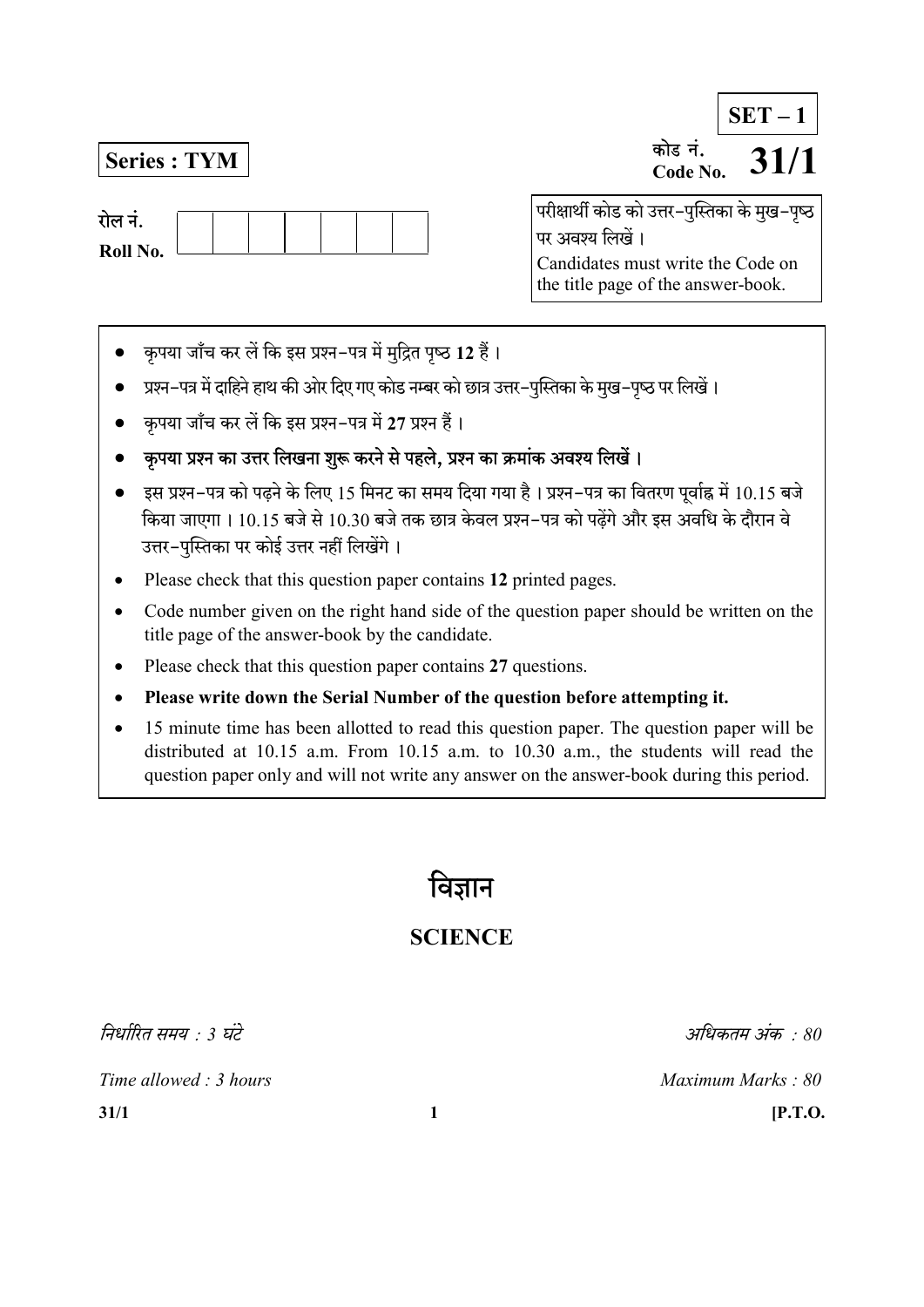## सामान्य निर्देश :

- (i) इस प्रश्न-पत्र को **दो** भागों, भाग अ और भाग ब, में बाँटा गया है । आपको दोनों भागों के प्रश्नों के उत्तर लिखने हैं ।
- (ii) सभी प्रश्न **अनिवार्य** हैं ।
- (iii) आपको भाग अ और भाग ब के सभी प्रश्नों के उत्तर पृथक्-पृथक् भाग के आधार पर लिखने हैं ।
- (iv) यहाँ भाग अ के **तीन** अंक के **तीन** प्रश्नों, **पाँच** अंक के **दो** प्रश्नों और भाग ब में **दो** अंक के **एक** प्रश्न में आंतरिक चयन दिया गया है ।
- (v) भाग अ के प्रश्न संख्या 1 और 2 **एक–एक** अंक के प्रश्न हैं । इनके उत्तर **एक** शब्द अथवा **एक** वाक्य में तीजिए ।
- (vi) भाग अ के प्रश्न संख्या 3 से 5 **दो–दो** अंकों के प्रश्न हैं । इनके उत्तर लगभग 30 शब्दों में देने हैं ।
- (vii) भाग अ के प्रश्न संख्या 6 से 15 **तीन–तीन** अंकों के प्रश्न हैं । इनके उत्तर लगभग 50 शब्दों में देने हैं ।
- (viii) भाग अ के प्रश्न संख्या 16 से 21 **पाँच–पाँच** अंकों के प्रश्न हैं । इनके उत्तर लगभग 70 शब्दों में देने हैं ।
- (ix) भाग ब के प्रश्न संख्या 22 से 27 प्रयोगात्मक कौशल पर आधारित **दो–दो** अंकों के प्रश्न हैं । इनके उत्तर संक्षिप्त में देने हैं ।

#### General Instructions :

- $(i)$  The question paper comprises two Sections, A and B. You are to attempt both the sections.
- (ii) All questions are compulsory.
- (iii) All questions of Section A and Section B are to be attempted separately.
- $(iv)$  There is an internal choice in three questions of three marks each, two questions of five marks each in Section  $A$  and in one question of two marks in Section  $B$ .
- (v) Ouestion numbers 1 and 2 in Section A are **one-**mark questions. They are to be answered in one word or in one sentence.
- (vi) Ouestion numbers 3 to 5 in Section A are two-marks questions. These are to be answered in about 30 words each.
- (vii) Ouestion numbers  $6$  to 15 in Section A are three-marks questions. These are to be answered in about 50 words each.
- (viii) Question numbers 16 to 21 in Section A are five-marks questions. These are to be answered in about 70 words each.
- (ix) Question numbers 22 to 27 in Section B are based on practical skills. Each question is a two-marks question. These are to be answered in brief.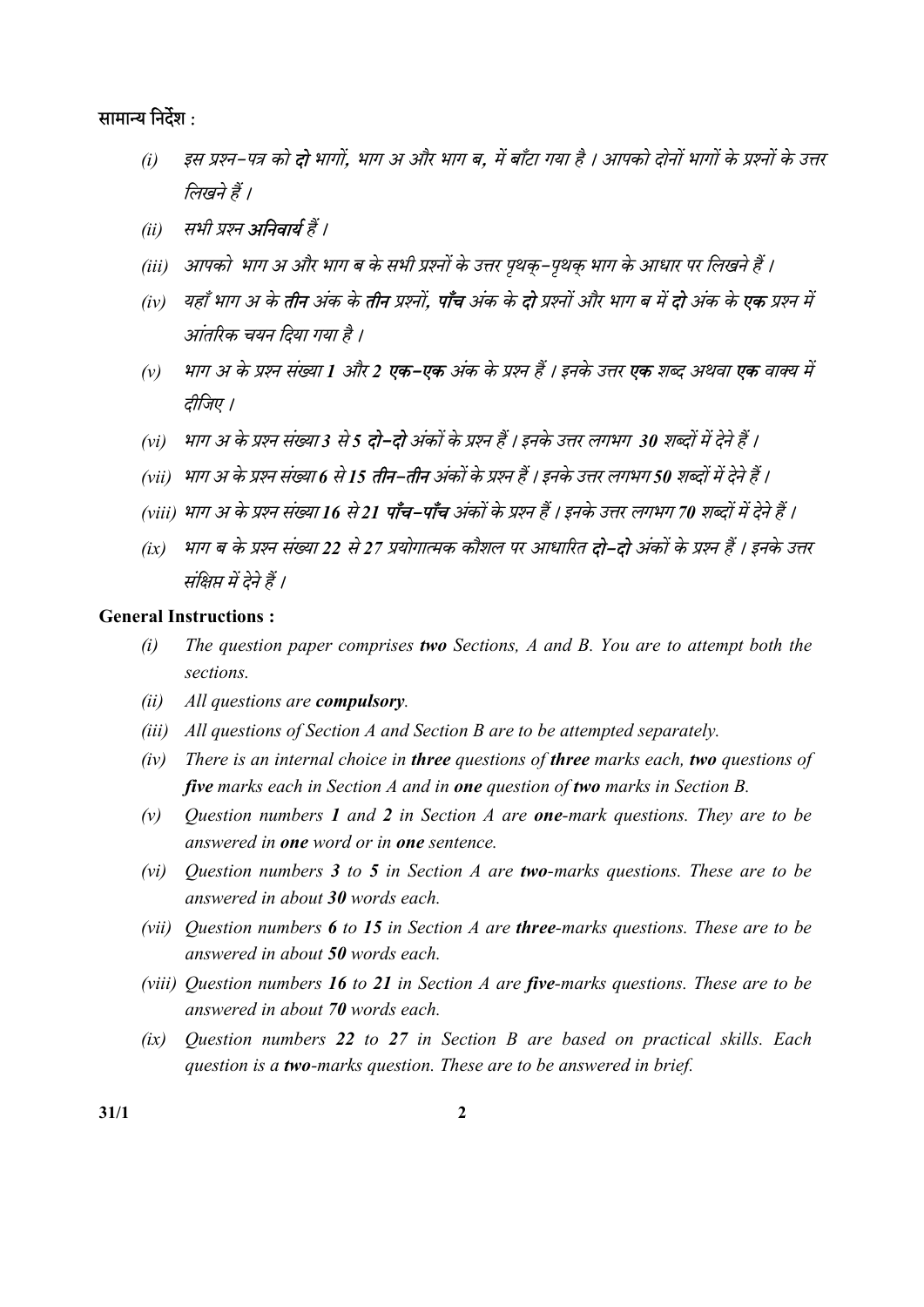# भाग $-31$

### Section – A

1. मेंडल के एक प्रयोग में बैंगनी रंग के पुष्पों वाले मटर के पौधों का संकरण सफेद फूलों वाले मटर के पौधों से कराया गया ।  $\mathrm{F_{1}}$  संतति में क्या परिणाम प्राप्त होंगे ?  $1$ 

A Mendelian experiment consisted of breeding pea plants bearing violet flowers with pea plants bearing white flowers. What will be the result in  $F_1$  progeny ?

2. - 1

Write the energy conversion that takes place in a hydropower plant.

- 3. कोई यौगिक 'X' आधिक्य सांद्र सल्फ्यूरिक अम्ल के साथ 443 K पर गर्म करने पर कोई असंतृप्त यौगिक 'Y' बनाता है । यौगिक 'X' सोडियम धातु से भी अभिक्रिया करता है जिसमें कोई रंगहीन गैस 'Z' निकलती है। 'X', 'Y' तथा 'Z' को पहचानिए। 'Y' उत्पन्न होने की रासायनिक अभिक्रिया का समीकरण भी लिखिए तथा इसमें सांद्र सल्फ्यूरिक अम्ल की भूमिका का उल्लेख भी कीजिए। 2 A compound 'X' on heating with excess conc. sulphuric acid at 443 K gives an unsaturated compound 'Y'. 'X' also reacts with sodium metal to evolve a colourless gas 'Z'. Identify 'X', 'Y' and 'Z'. Write the equation of the chemical reaction of formation of 'Y' and also write the role of sulphuric acid in the reaction.
- 4.  $\quad$  (a)  $\quad$  मानवों में पाए जाने वाले एक रस संवेदी ग्राही तथा एक घ्राणग्राही का नाम लिखिए।  $\quad$ 
	- (b) नीचे दिए गए न्यूरॉन के प्रवाह आरेख. जिसमें सूचना विद्युत आवेग के रूप में गमन करती है. को अपनी उत्तर पुस्तिका पर खींचकर इसमें a और b का नाम लिखिए।



- (a) Name one gustatory receptor and one olfactory receptor present in human beings.
- (b) Write a and b in the given flow chart of neuron through which information travels as an electrical impulse.

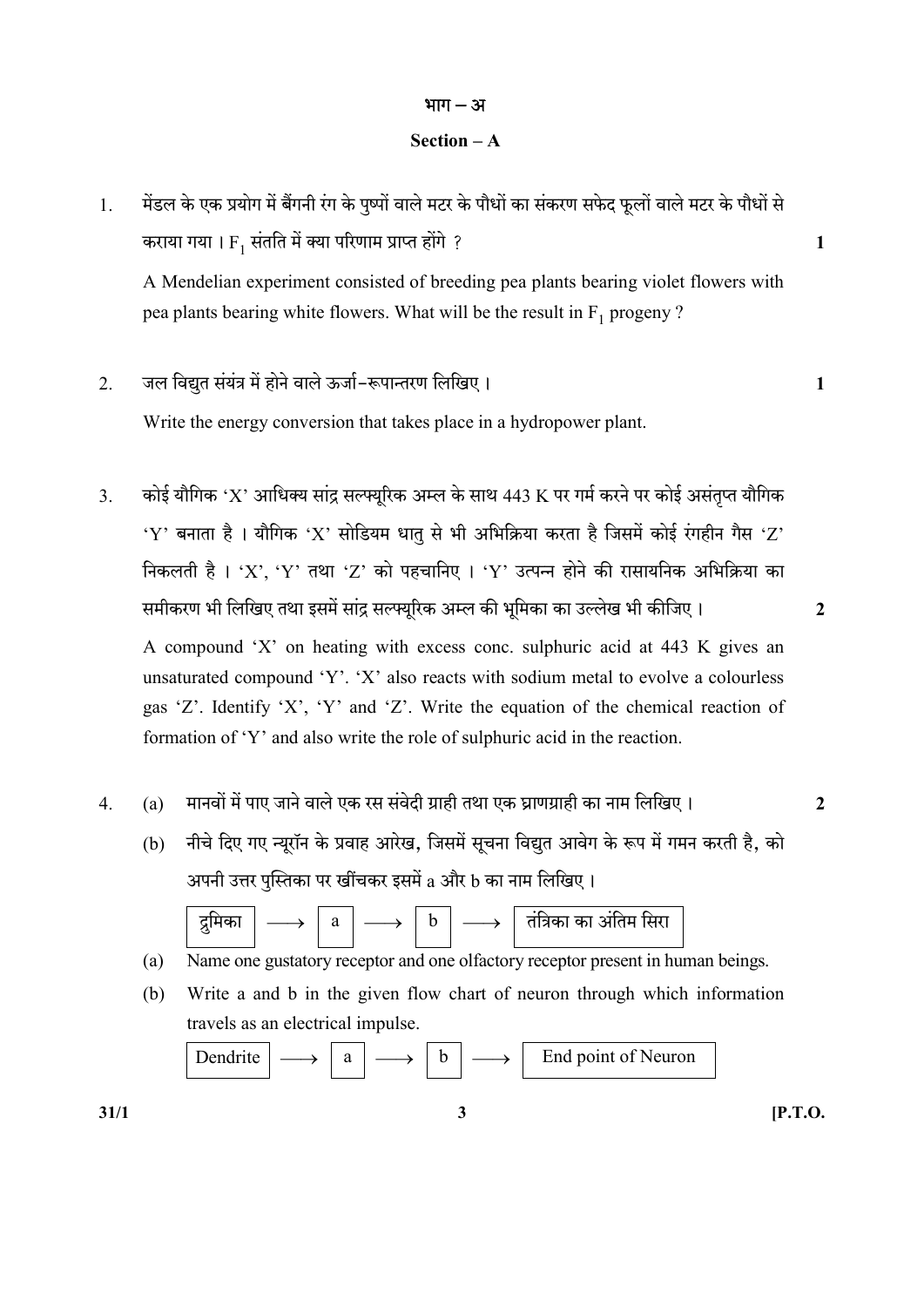5. यदि किसी गोलीय दर्पण द्वारा उसके सामने रखें बिम्ब की किसी भी स्थिति के लिए सदैव ही बिम्ब का सीधा और साइज़ में छोटा प्रतिबिम्ब बनता है, तो यह दर्पण किस प्रकार का है ? अपने उत्तर की पुष्टि के लिए नामांकित किरण आरेख खींचिए । स्वास्थ्य काल काल काल काल काल काल करने हैं कि उसके प्रशासन के बाद प्रशासन के ब

If the image formed by a spherical mirror for all positions of the object placed in front of it is always erect and diminished, what type of mirror is it ? Draw a labelled ray diagram to support your answer.

- 6. वियोजन (अपघटन) अभिक्रियाओं में अभिकारकों को तोड़ने के लिए या तो ऊष्मा अथवा प्रकाश अथवा विद्युत ऊर्जा की आवश्यकता होती है। प्रत्येक प्रकार की वियोजन अभिक्रिया, जिसमें ऊष्मा, प्रकाश और विद्युत ऊर्जा की आपूर्ति की जाती है, के लिए एक-एक रासायनिक समीकरण लिखिए। 3 Decomposition reactions require energy either in the form of heat or light or electricity for breaking down the reactants. Write one equation each for decomposition reactions where energy is supplied in the form of heat, light and electricity.
- 7. किसी परखनली में दानेदार जिंक के कुछ टुकडे लेकर उसमें 2 mL सोडियम हाइड्रॉक्साइड का विलयन डाला गया। परखनली की सामग्री को गर्म करने पर कोई गैस उत्सर्जित हई जिसका परीक्षण करने से पूर्व उसे साबून के विलयन से प्रवाहित किया गया जिसमें गैस के बूलबूले बने । होने वाली अभिक्रिया का समीकरण तथा इस गैस के संसूचन के लिए परीक्षण लिखिए। यदि यही धात् किसी प्रबल अम्ल के तन् , 3

#### अथवा

पकौड़ों को स्वादिष्ट और खस्ता बनाने के लिए उपयोग किए जाने वाले किसी लवण का pH मान 14 है। इस लवण को पहचानिए तथा इसके निर्माण के लिए रासायनिक समीकरण लिखिए । इसके दो उपयोगों की सूची बनाइए।

2 mL of sodium hydroxide solution is added to a few pieces of granulated zinc metal taken in a test tube. When the contents are warmed, a gas evolves which is bubbled through a soap solution before testing. Write the equation of the chemical reaction involved and the test to detect the gas. Name the gas which will be evolved when the same metal reacts with dilute solution of a strong acid.

#### OR

 The pH of a salt used to make tasty and crispy pakoras is 14. Identify the salt and write a chemical equation for its formation. List its two uses.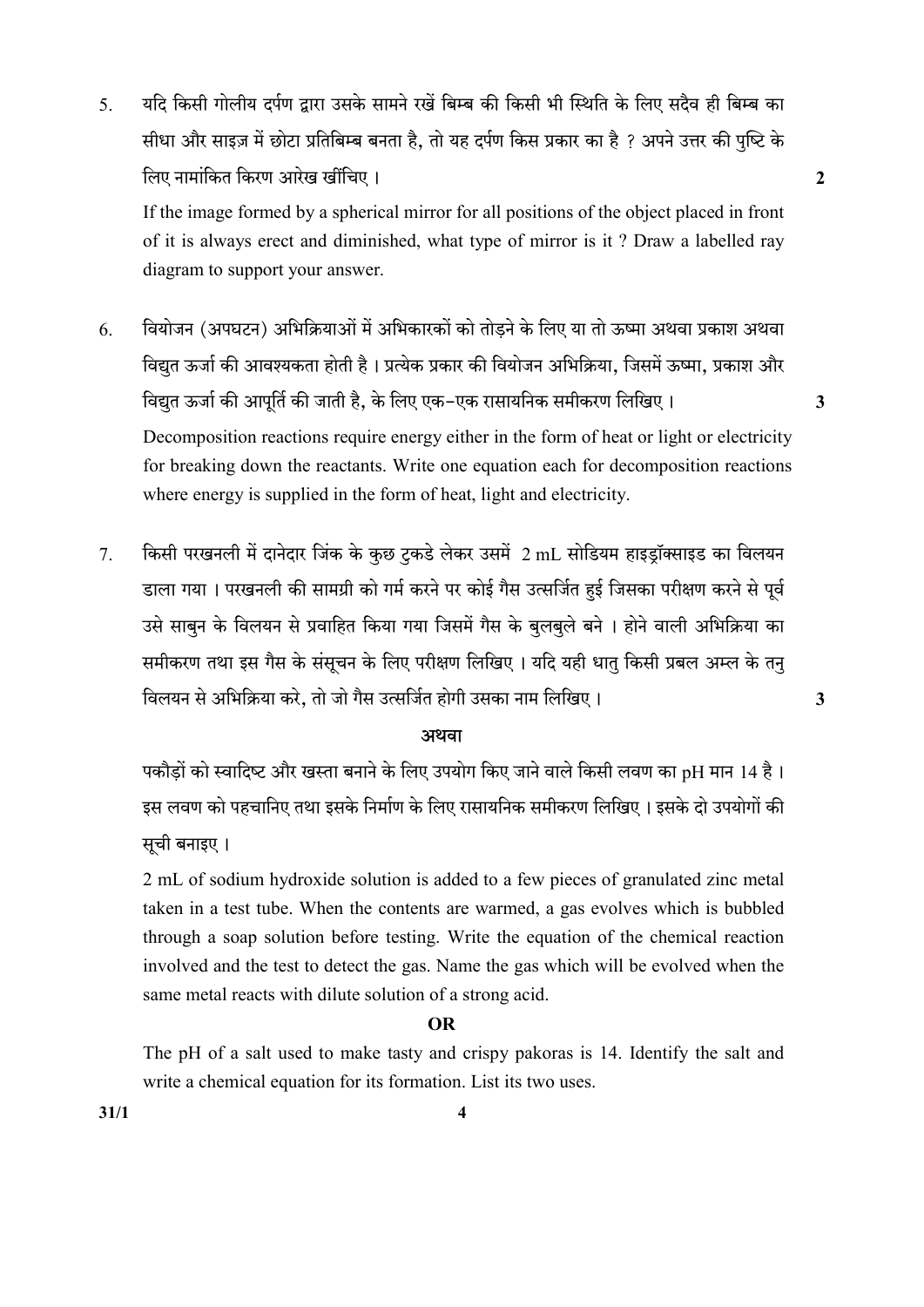- 8. (a) कार्बन के अधिकांश यौगिक विद्युत के कुचालक क्यों होते हैं ?
	- (b) किसी ऐसे संतुप्त यौगिक का नाम और उसकी संरचना दीजिए जिसमें कार्बन परमाण वलय के रूप में व्यवस्थित होते हैं। इस यौगिक में उपस्थित एकल आबन्धों की संख्या लिखिए।
	- (a) Why are most carbon compounds poor conductors of electricity ?
	- (b) Write the name and structure of a saturated compound in which the carbon atoms are arranged in a ring. Give the number of single bonds present in this compound.
- 9. निम्नलिखित अन्तःस्रावी ग्रंथियों द्वारा स्रावित हॉर्मोनों का नाम तथा प्रत्येक का एक प्रकार्य लिखिए। 3

 $(a)$  अवट ग्रंथि (b) पीयुष ग्रंथि (c) अग्न्याशय

Name the hormones secreted by the following endocrine glands and specify one function of each :

- (a) Thyroid (b) Pituitary (c) Pancreas
- 10. अलैंगिक जनन और लैंगिक जनन के बीच एक अन्तर लिखिए । अलैंगिक जनन करने वाली अथवा लैंगिक जनन करने वाली स्पीशीज़ में से किसके द्वारा जनित स्पीशीज़ की उत्तरजीविता के अपेक्षाकृत अधिक संयोग हो सकते हैं ? अपने उत्तर की पुष्टि के लिए कारण दीजिए।  $\,$

Write one main difference between asexual and sexual mode of reproduction. Which species is likely to have comparatively better chances of survival – the one reproducing asexually or the one reproducing sexually ? Give reason to justify your answer.

11. प्रकाश के अपवर्तन के नियम लिखिए । पद "किसी माध्यम का निरपेक्ष अपवर्तनांक" की व्याख्या कीजिए और इस पद तथा निर्वात में प्रकाश की चाल के बीच के संबंध को दर्शाने के लिए व्यंजक लिखिए। 3

# अथवा

किसी लेंस की क्षमता से क्या तात्पर्य है ? इसका SI मात्रक लिखिए। कोई छात्र 40 cm फोकस दूरी का लेंस उपयोग कर रहा है तथा कोई अन्य छात्र  $-20$  cm फोकस दूरी का लेंस उपयोग कर रहा है। इन दोनों लेंसों की प्रकृति और क्षमता लिखिए।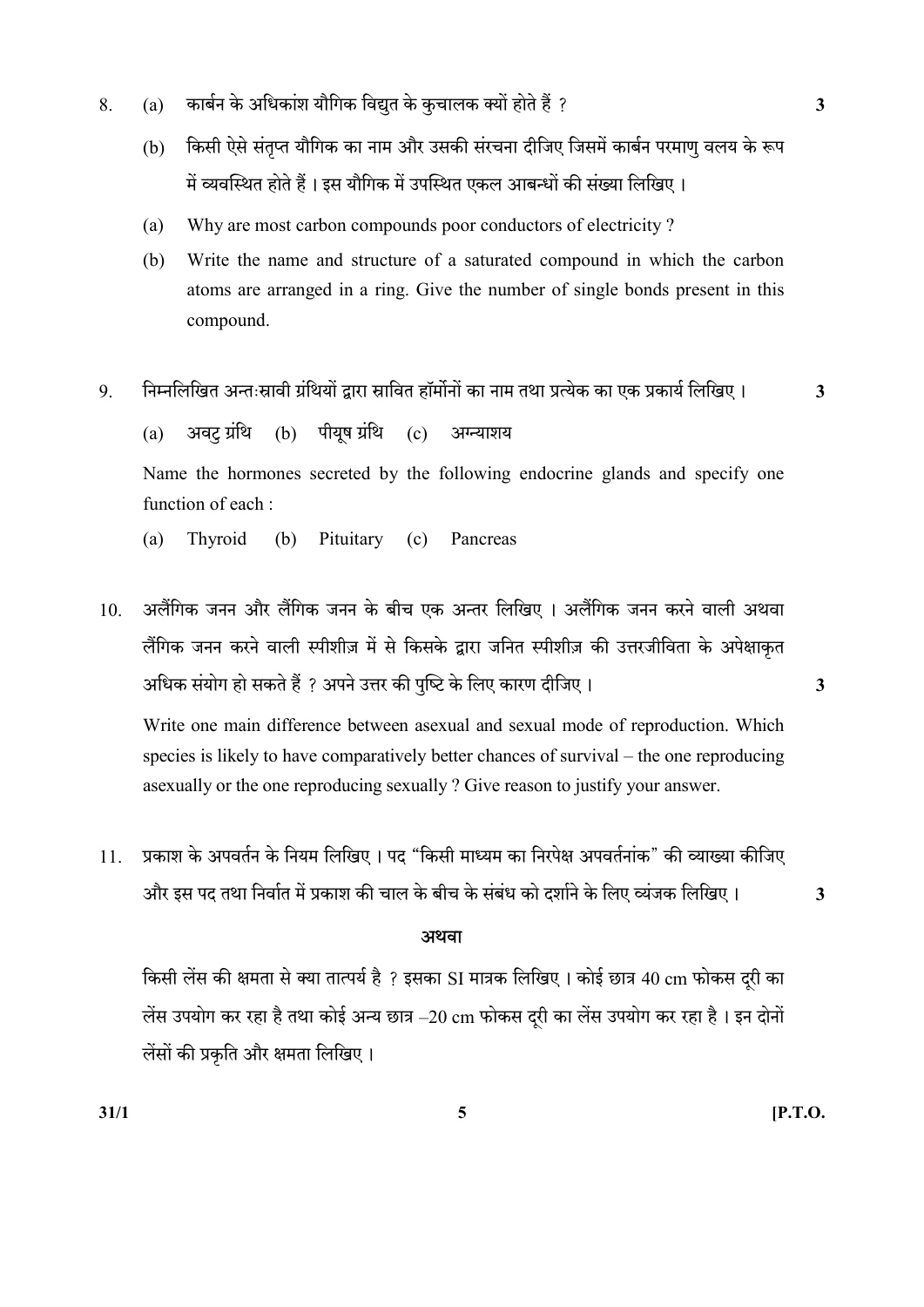State the laws of refraction of light. Explain the term 'absolute refractive index of a medium' and write an expression to relate it with the speed of light in vacuum.

#### OR

 What is meant by power of a lens ? Write its SI unit. A student uses a lens of focal length 40 cm and another of –20 cm. Write the nature and power of each lens.

12. यह दर्शाइए कि तीन प्रतिरोधकों, जिनमें प्रत्येक का प्रतिरोध 9 Ω है, को आप किस प्रकार संयोजित करेंगे कि संयोजन का तुल्य प्रतिरोध (i) 13.5  $\Omega$ , (ii) 6  $\Omega$  प्राप्त हो ?

### अथवा

- (a) जुल का तापन नियम लिखिए।
- (b) दो विद्युत लैम्प जिनमें से एक का अनुमतांक 100 W; 220 V तथा दूसरे का 60 W; 220 V है, किसी विद्युत मेंस के साथ पार्श्वक्रम में संयोजित हैं। यदि विद्युत आपूर्ति की वोल्टता 220 V है, <u>तो दोनों बल्बों द्वारा विद्यत मेंस से कितनी धारा ली जाती है ?</u>

Show how would you join three resistors, each of resistance 9  $\Omega$  so that the equivalent resistance of the combination is (i) 13.5  $\Omega$ , (ii) 6  $\Omega$ ?

#### OR

- (a) Write Joule's law of heating.
- (b) Two lamps, one rated 100 W; 220 V, and the other 60 W; 220 V, are connected in parallel to electric mains supply. Find the current drawn by two bulbs from the line, if the supply voltage is 220 V.
- 13. (a) किसी चालक, जिसकी आकृति तार जैसी है, का प्रतिरोध जिन कारकों पर निर्भर करता है, उनकी सूची बनाइए।
	- (b) धातुएँ विद्युत की अच्छी चालक तथा काँच विद्युत का कुचालक क्यों होता है ? कारण दीजिए।
	- (c) विद्युत तापन युक्तियों में सामान्यतः मिश्रातुओं का उपयोग क्यों किया जाता है ? कारण दीजिए ।  $\,$  3
	- (a) List the factors on which the resistance of a conductor in the shape of a wire depends.
	- (b) Why are metals good conductors of electricity whereas glass is a bad conductor of electricity ? Give reason.
	- (c) Why are alloys commonly used in electrical heating devices ? Give reason.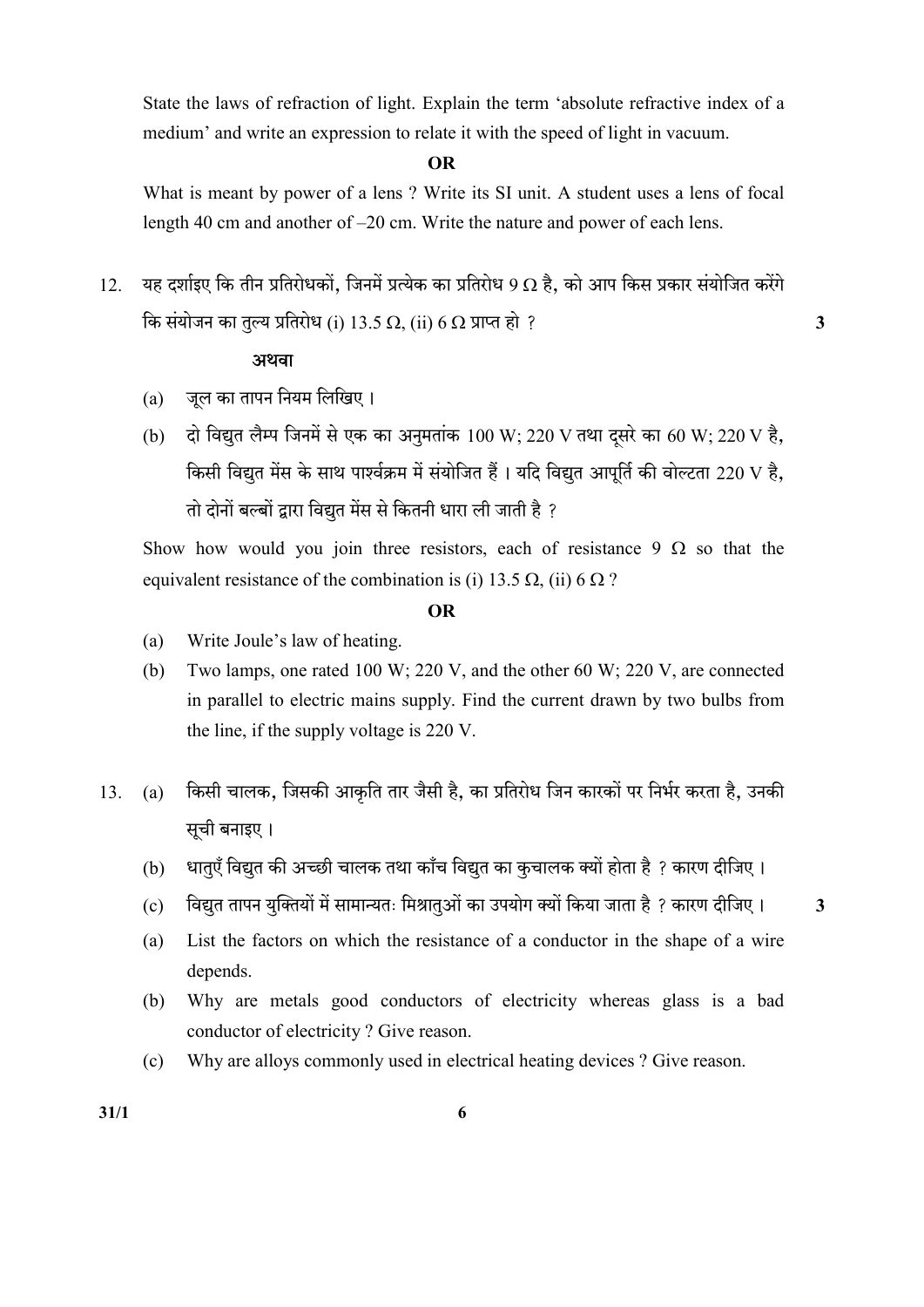14. किसी विद्यालय के छात्रों ने प्रातःकालीन सभा में यह समाचार सुना कि दिल्ली में कूड़े का कोई पर्वत अचानक फट गया और कई गाडियाँ उस मलबे में दब गयीं । कुछ लोग भी जख्मी हो गए और हर ओर ट्रैफिक जाम हो गया। शिक्षक महोदय ने बौद्धिक सत्र में भी इसी विषय पर चर्चा की तथा छात्रों से कूड़े की समस्या का हल खोजने के लिए कहा । अन्ततः छात्रों ने दो बिन्दुओं का निष्कर्ष निकाला – पहला यह है कि जो कड़ा हम उत्पन्न करते हैं उसका प्रबन्धन हम स्वयं करें. तथा दसरा यह कि निजी स्तर पर हम कम कड़ा उत्पन्न करें।  $\overline{3}$ 

- (a) जो कूड़ा हम उत्पन्न करते हैं उसके प्रबन्धन के दो उपाय सूझाइए।
- (b) निजी तौर पर, कम से कम कूड़ा उत्पन्न करने के लिए हम क्या कर सकते हैं ? दो बिंदु दीजिए।
- (c) इस प्रसंग में शिक्षक महोदय ने जिन मूल्यों के विषय में छात्रों को शिक्षा दी उनमें से दो मूल्यों की सूची बनाइए।

 Students in a school listened to the news read in the morning assembly that the mountain of garbage in Delhi, suddenly exploded and various vehicles got buried under it. Several people were also injured and there was traffic jam all around. In the brain storming session the teacher also discussed this issue and asked the students to find out a solution to the problem of garbage. Finally they arrived at two main points – one is self management of the garbage we produce and the second is to generate less garbage at individual level.

- (a) Suggest two measures to manage the garbage we produce.
- (b) As an individual, what can we do to generate the least garbage ? Give two points.
- (c) List two values the teacher instilled in his students in this episode.
- 15. बांध क्या होता है ? हम बड़े बांध क्यों बनाना चाहते हैं ? बड़े बांधों का निर्माण करते समय किन तीन , , 3 What is a dam ? Why do we seek to build large dams ? While building large dams, which three main problems should particularly be addressed to maintain peace among local people ? Mention them.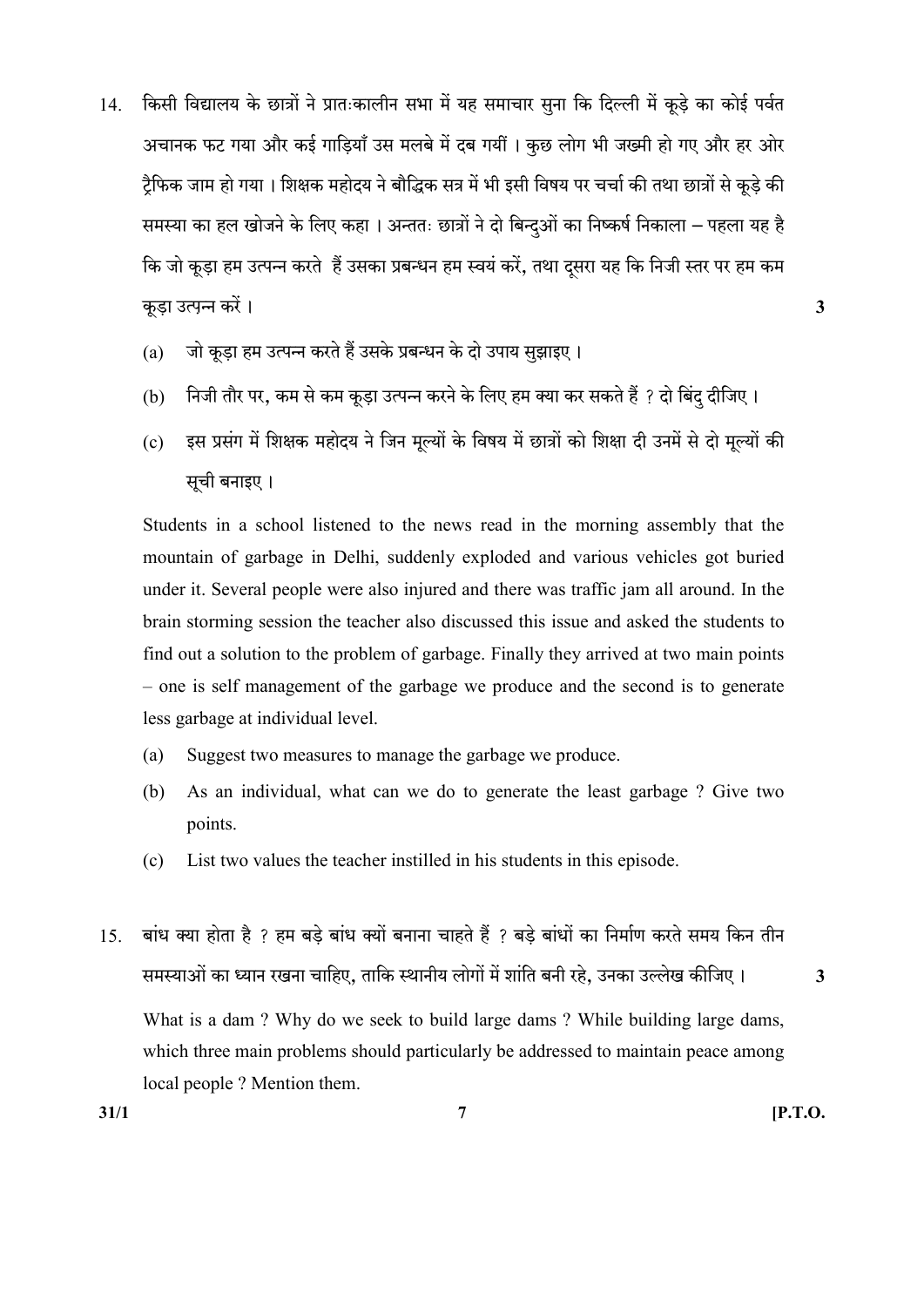- 16. (a) सक्रियता श्रेणी के मध्य की धातु के कार्बोनेट अयस्कों से शुद्ध धातुओं के निष्कर्षण की विधि के चरणों को लिखिए।
	- (b) कॉपर (तांबे) के सल्फाइड अयस्क से कॉपर का निष्कर्षण किस प्रकार किया जाता है ? निष्कर्षण के विभिन्न चरणों की व्याख्या रासायनिक समीकरणों सहित कीजिए । कॉपर के विद्युत अपघटनी 5
	- (a) Write the steps involved in the extraction of pure metals in the middle of the activity series from their carbonate ores.
	- (b) How is copper extracted from its sulphide ore ? Explain the various steps supported by chemical equations. Draw labelled diagram for the electrolytic refining of copper.
- 17. (a) आधुनिक आवर्त सारणी का विकास डॉबेराइनर, न्यूलैण्ड तथा मेण्डेलीफ के प्रारंभिक प्रयासों के कारण हो पाया है। इन तीनों प्रयासों की एक–एक उपलब्धि और एक–एक सीमा की सूची बनाइए।
	- (b) उस वैज्ञानिक का नाम लिखिए जिसने सर्वप्रथम यह दर्शाया कि किसी तत्त्व की परमाणु संख्या उसके परमाण् द्रव्यमान की तुलना में अधिक आधारभूत गुणधर्म है।
	- $\rm (c)$  3ााधुनिक आवर्त नियम लिखिए । संस्था कार्यक्रम करने के साथ प्रकाश कर उ
	- (a) The modern periodic table has been evolved through the early attempts of Dobereiner, Newland and Mendeleev. List one advantage and one limitation of all the three attempts.
	- (b) Name the scientist who first of all showed that atomic number of an element is a more fundamental property than its atomic mass.
	- (c) State Modern periodic law.
- 18. (a) रुधिर के किन्हीं दो अवयवों का उल्लेख कीजिए।
	- (b) शरीर में ऑक्सीजन-प्रचुर रुधिर के गमन का पथ लिखिए।
	- (c) आलिन्द और निलय के बीच वाल्वों का कार्य लिखिए।
	- (d) धमनी और शिरा के संघटनों के बीच कोई एक संरचनात्मक अन्तर लिखिए। 5

## <u>स्त्रीय संस्थानका अधिका अधिका</u>

 $31/1$  8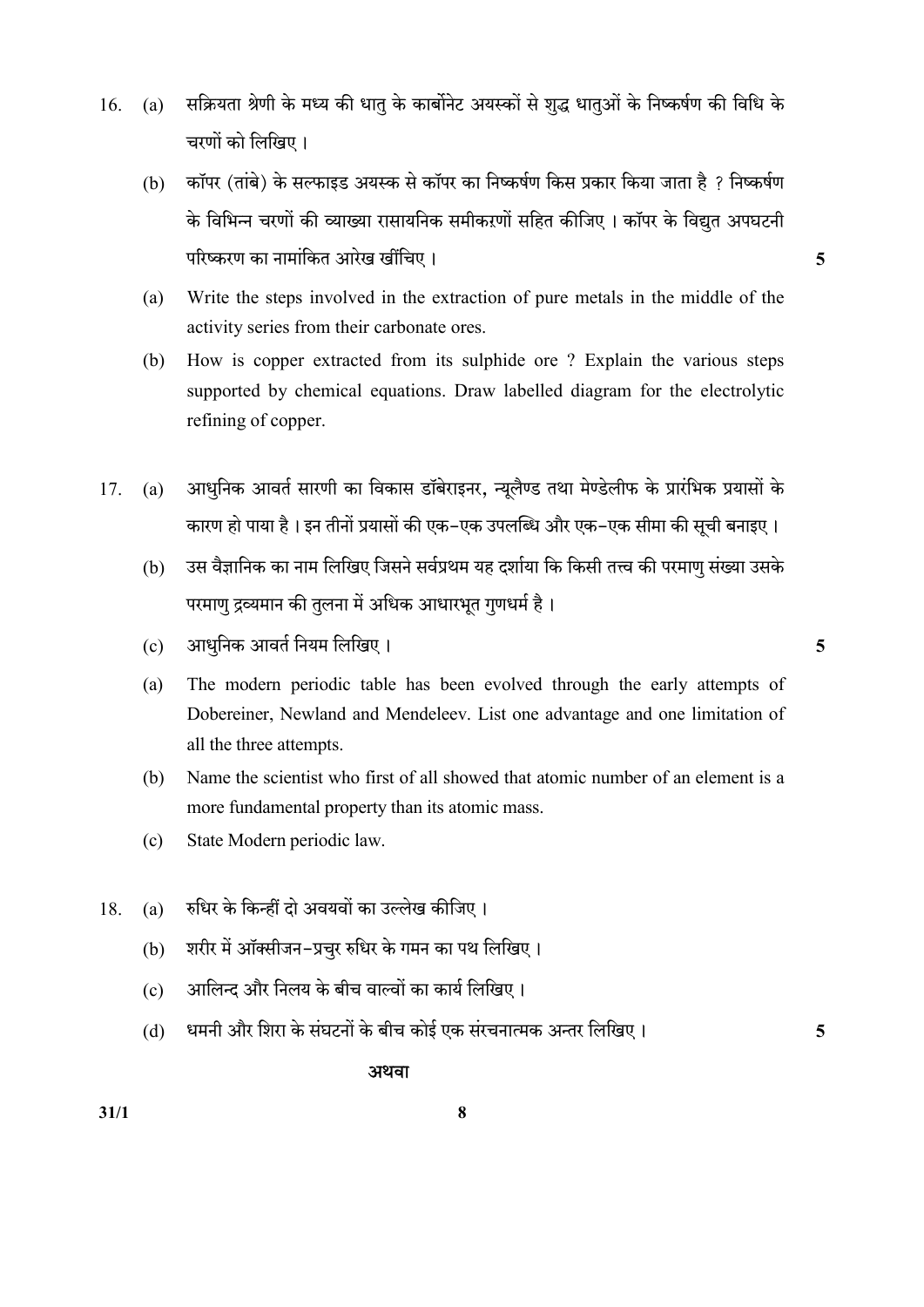- (a) उत्सर्जन की परिभाषा लिखिए।
- (b) वक्क में उपस्थित आधारी निस्यंदन एकक का नाम लिखिए।
- (c) मानव के उत्सर्जन तंत्र का आरेख खींचिए और उस पर उत्सर्जन तंत्र के उस भाग का नामांकन कीजिए –
	- (i) जो मुत्र तैयार करता है।
	- (ii) जो लम्बी नलिका है और वृक्क से मूत्र संचित करती है।
	- (iii) जिसमें मूत्र त्यागने तक मूत्र भण्डारित रहता है।
- (a) Mention any two components of blood.
- (b) Trace the movement of oxygenated blood in the body.
- (c) Write the function of valves present in between atria and ventricles.
- (d) Write one structural difference between the composition of artery and veins.

#### OR

- (a) Define excretion.
- (b) Name the basic filtration unit present in the kidney.
- (c) Draw excretory system in human beings and label the following organs of excretory system which perform following functions :
	- (i) form urine.
	- (ii) is a long tube which collects urine from kidney.
	- (iii) store urine until it is passed out.
- $19.$  (a) मानव मादा जनन तंत्र के नीचे दिए गए प्रत्येक भाग का कार्य लिखिए :
	- $(i)$  अण्डाशय.  $(ii)$  अंडवाहिनी.  $(iii)$  गर्भाशय
	- (b) 5
	- (a) Write the function of following parts in human female reproductive system :
		- (i) Ovary (ii) Oviduct (iii) Uterus
	- (b) Describe in brief the structure and function of placenta.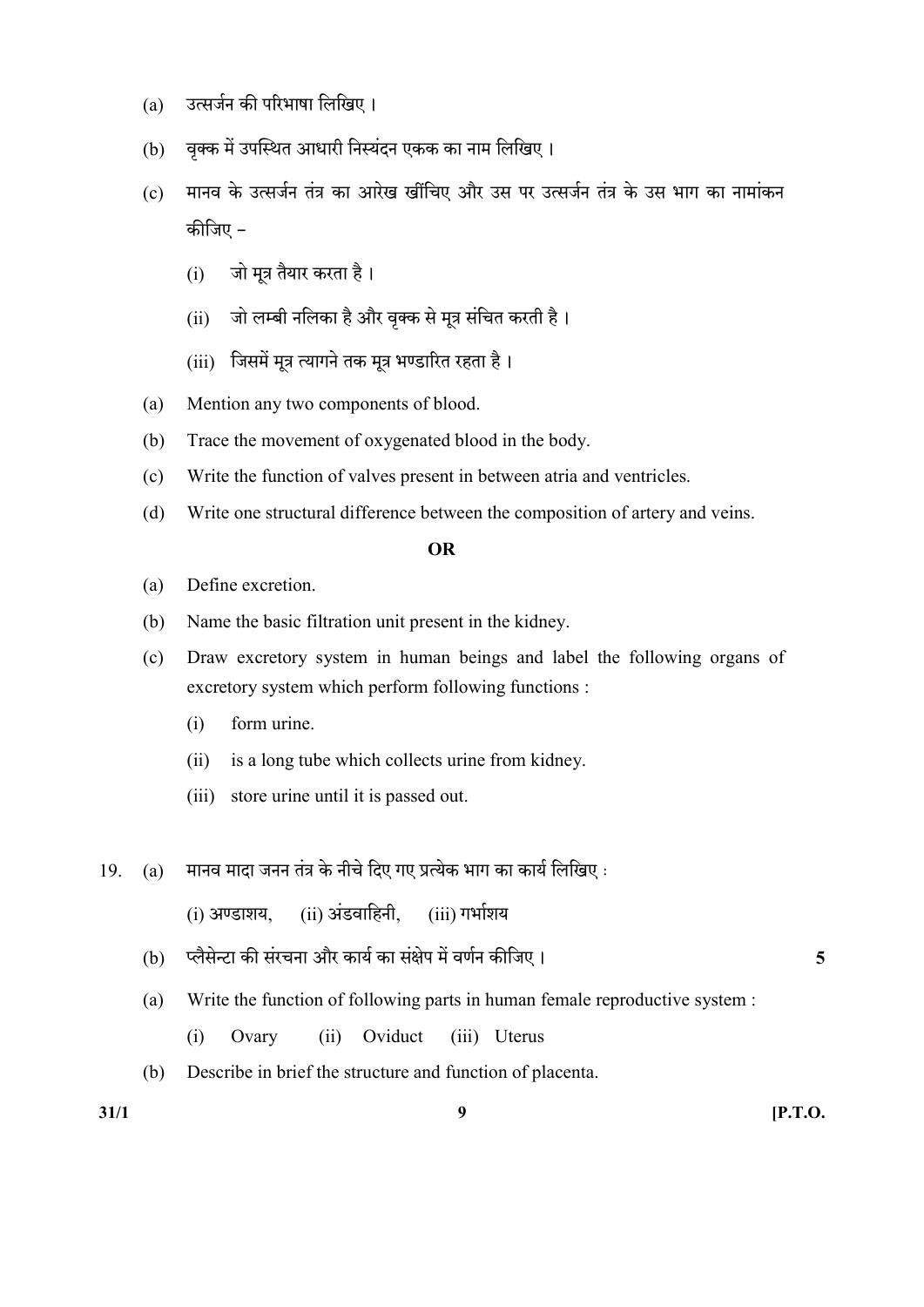- 20. (a) कोई छात्र लगभग 3 m दूरी पर स्थित श्यामपट्ट पर लिखें अक्षरों को स्पष्ट नहीं देख पाता । यह छात्र जिस दृष्टि-दोष से पीडित है उसका नाम लिखिए। इस दोष के संभावित कारण लिखिए और इसके संशोधन की विधि की व्याख्या कीजिए।
	- (b) तारें क्यों टिमटिमाते हैं ? व्याख्या कीजिए ।  $\overline{\phantom{a}}$

#### अथवा

- $(a)$  मानव नेत्र के नीचे दिए गए प्रत्येक भाग का कार्य लिखिए: (i) पतली. (ii) परितारिका. (iii) क्रिस्टलीय लेंस. (iv) पक्ष्माभी पेशियाँ
- (b) प्रातःकाल सूर्य रक्ताभ क्यों प्रतीत होता है ? क्या कोई अंतरिक्षयात्री इस परिघटना का प्रेक्षण चन्द्रमा पर भी कर सकता है ? अपने उत्तर की पृष्टि के लिए कारण दीजिए।
- (a) A student is unable to see clearly the words written on the black board placed at a distance of approximately 3 m from him. Name the defect of vision the boy is suffering from. State the possible causes of this defect and explain the method of correcting it.
- (b) Why do stars twinkle ? Explain.

#### OR

- (a) Write the function of each of the following parts of human eye :
	- (i) Cornea (ii) Iris (iii) Crystalline lens (iv) Ciliary muscles
- (b) Why does the sun appear reddish early in the morning ? Will this phenomenon be observed by an astronaut on the Moon ? Give reason to justify your answer.
- 21. (a) फ्लेमिंग का वाम हस्त नियम लिखिए।
	- (b) विद्युत मोटर का कार्यकारी सिद्धान्त लिखिए।
	- (c) विद्युत मोटर के नीचे दिए गए भागों का कार्य लिखिए।
		- (i) आर्मेचर (ii) ब्रश (iii) विभक्त वलय
	- (a) State Fleming's left hand rule.
	- (b) Write the principle of working of an electric motor.
	- (c) Explain the function of the following parts of an electric motor. (i) Armature (ii) Brushes (iii) Split ring

 $31/1$  10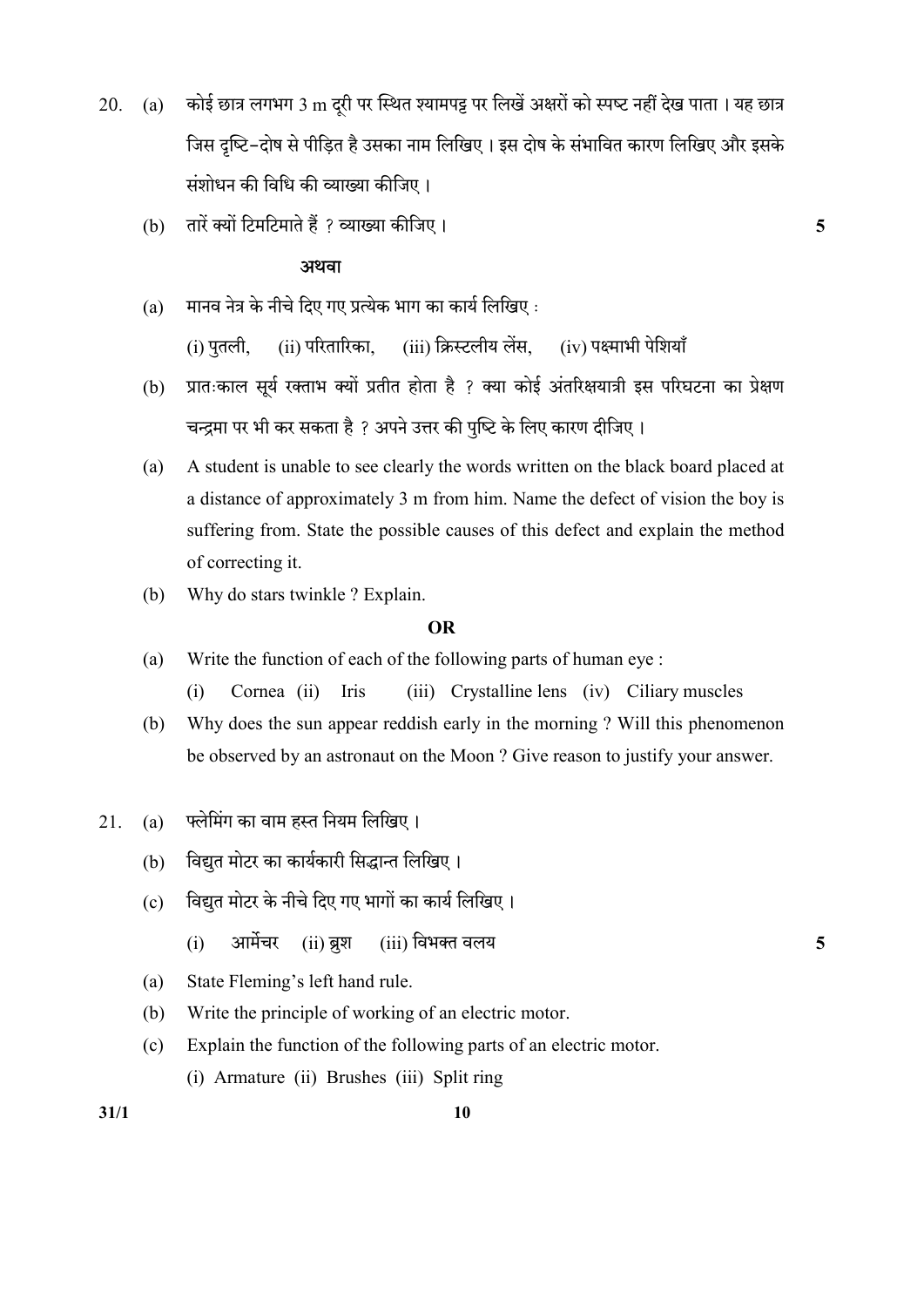#### भाग $-$ ब

#### Section – B

22. किसी छात्र ने दो परखनलियों A और B में लिए गए आयरन सल्फेट तथा कॉपर सल्फेट के जलीय विलयनों में ऐलुमिनियम धातु के कुछ टुकड़े डाले। प्रयोग के दूसरे भाग में उसने  $\boldsymbol{C}$  और  $\boldsymbol{D}$  परखनलियों में क्रमशः लिए गए ऐलुमिनियम सल्फेट और कॉपर सल्फेट के जलीय विलयनों में आयरन धातु के टुकड़े डाले। किस अथवा किन परखनलियों में उस छात्र को रंग में परिवर्तन दिखाई देगा ? इस प्रयोग के आधार पर उल्लेख कीजिए की कौन सी धात सर्वाधिक अभिक्रियाशील है और क्यों ।  $\,$ 

A student added few pieces of aluminium metal to two test tubes A and B containing aqueous solutions of iron sulphate and copper sulphate. In the second part of her experiment, she added iron metal to another test tubes C and D containing aqueous solutions of aluminium sulphate and copper sulphate.

 In which test tube or test tubes will she observe colour change ? On the basis of this experiment, state which one is the most reactive metal and why.

23. क्या प्रेक्षण किया जाता है जब किसी परखनली में लिए गए बेरियम क्लोराइड के विलियन में सोडियम सल्फेट विलयन मिलाया जाता है ? सम्मिलित रासायनिक अभिक्रिया का रासायनिक समीकरण तथा इस प्रकरण में होने वाली अभिक्रिया के प्रकार का नाम लिखिए। संस्था का साथ स्थान कर साथ स्थान कर स्था के

What is observed when a solution of sodium sulphate is added to a solution of barium chloride taken in a test tube ? Write equation for the chemical reaction involved and name the type of reaction in this case.

- 24. किसी पत्ती के छिलके में रंध्रों का प्रेक्षण करने के लिए अस्थायी आरोपण तैयार करने की प्रक्रिया के चरणों 2 List the steps of preparation of temporary mount of a leaf peel to observe stomata.
- 25. अमीबा के जनन की प्रक्रिया का नाम लिखिए। इसके जनन की प्रक्रिया के विभिन्न चरणों को उचित क्रम 2

#### अथवा

 $31/1$  [P.T.O. कोई छात्र यीस्ट में मुकुलन द्वारा अलैंगिक जनन के विभिन्न चरणों की स्थायी स्लाइड का सुक्ष्मदर्शी द्वारा .<br>प्रेक्षण कर रहा है। वह स्लाइड में जो कुछ प्रेक्षण करता है उसे ओरख खींचकर (क्रमवार) दर्शाइए।